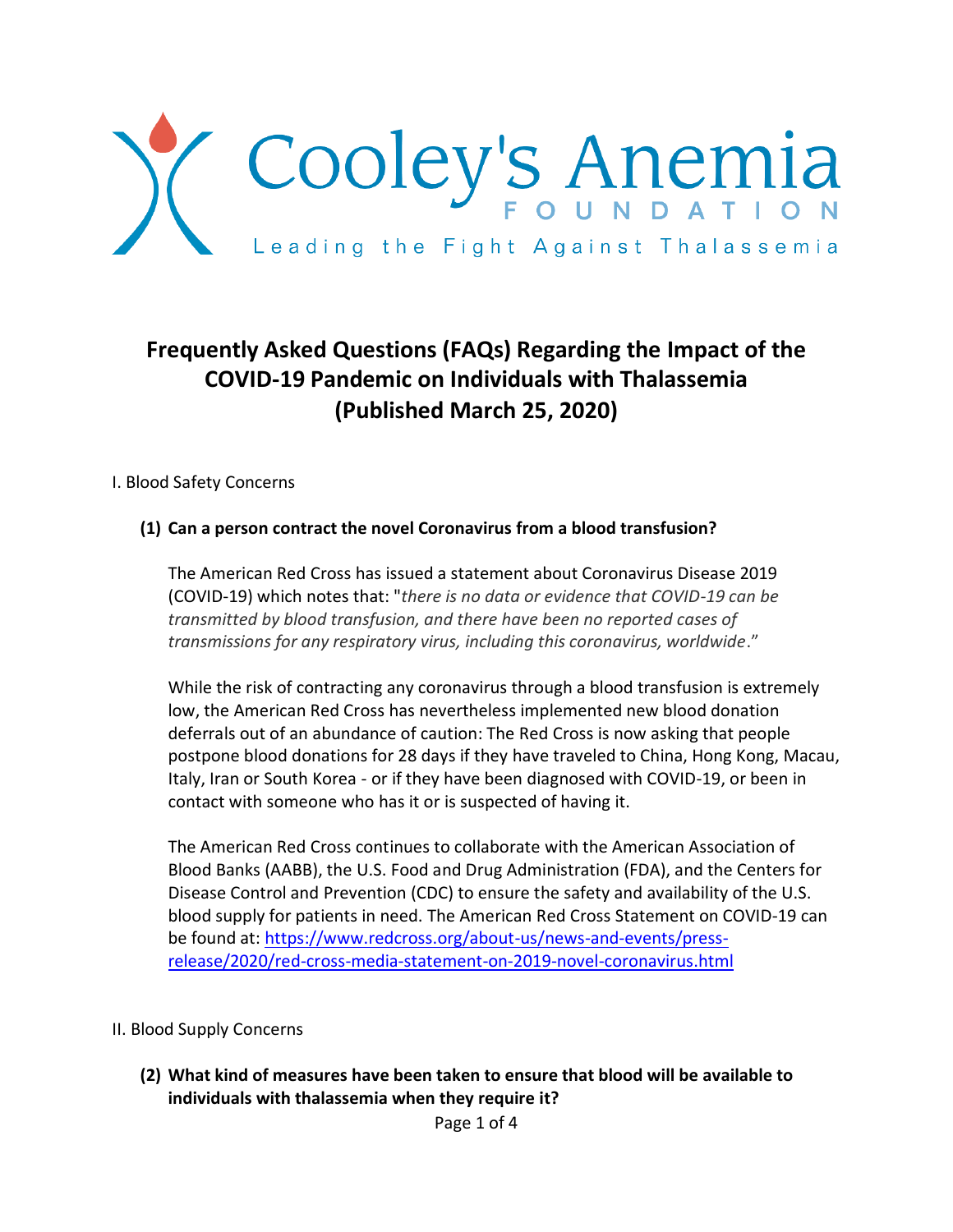Many hospitals have discontinued elective surgeries during the COVID-19 pandemic, which will help to conserve the blood supply for emergency needs and for the needs of chronically and intermittently transfused patients.

Individual hospitals and centers are developing their own strategies to help conserve their limited blood supplies during the pandemic. Patients are therefore encouraged to speak to their treating hematologist about how limitations to the blood supply might potentially impact their blood transfusions.

## **(3) During a time of potential blood shortages due to the COVID-19 pandemic, should patients consider establishing a pool of directed blood donors for themselves?**

Directed blood donation allows a person with thalassemia to select particular blood donors, such as family members or friends, to help meet their anticipated transfusion needs. Directed donors must have a blood type that is compatible with the recipient and must meet the same donor requirements as other volunteer blood donors. However, extended antigen matching of the direct donor unit may not be available. Specific directed donor policies vary from institution to institution. If the person with thalassemia wishes to be considered for a bone marrow transplant in the future, direct donation from blood relatives should be avoided.

In general, family and friends should be encouraged to donate to the general blood supply. During this time of uncertainty with regard to the blood supply as a result of the COVID-19 pandemic, however, individuals with thalassemia might wish to consider establishing a pool of directed donors to help meet their transfusion needs for the foreseeable future. Individuals with thalassemia can speak to their hematologist/nurse for further information about the requirements surrounding directed blood donations at individual centers.

## III. Concerns Regarding Complications from COVID-19

#### **(4) Are individuals with thalassemia, or a subset of individuals with thalassemia, considered a high-risk group for developing serious complications from COVID-19?**

The Centers for Disease Control and Prevention (CDC) has defined those at high-risk for severe illness from COVID-19 as: people aged 65 years and older; people of any age with high-risk conditions such as chronic lung disease, moderate to severe asthma, or serious heart conditions; people who are immunocompromised (due to bone marrow transplantation, prolonged use of corticosteroids or other immune-weakening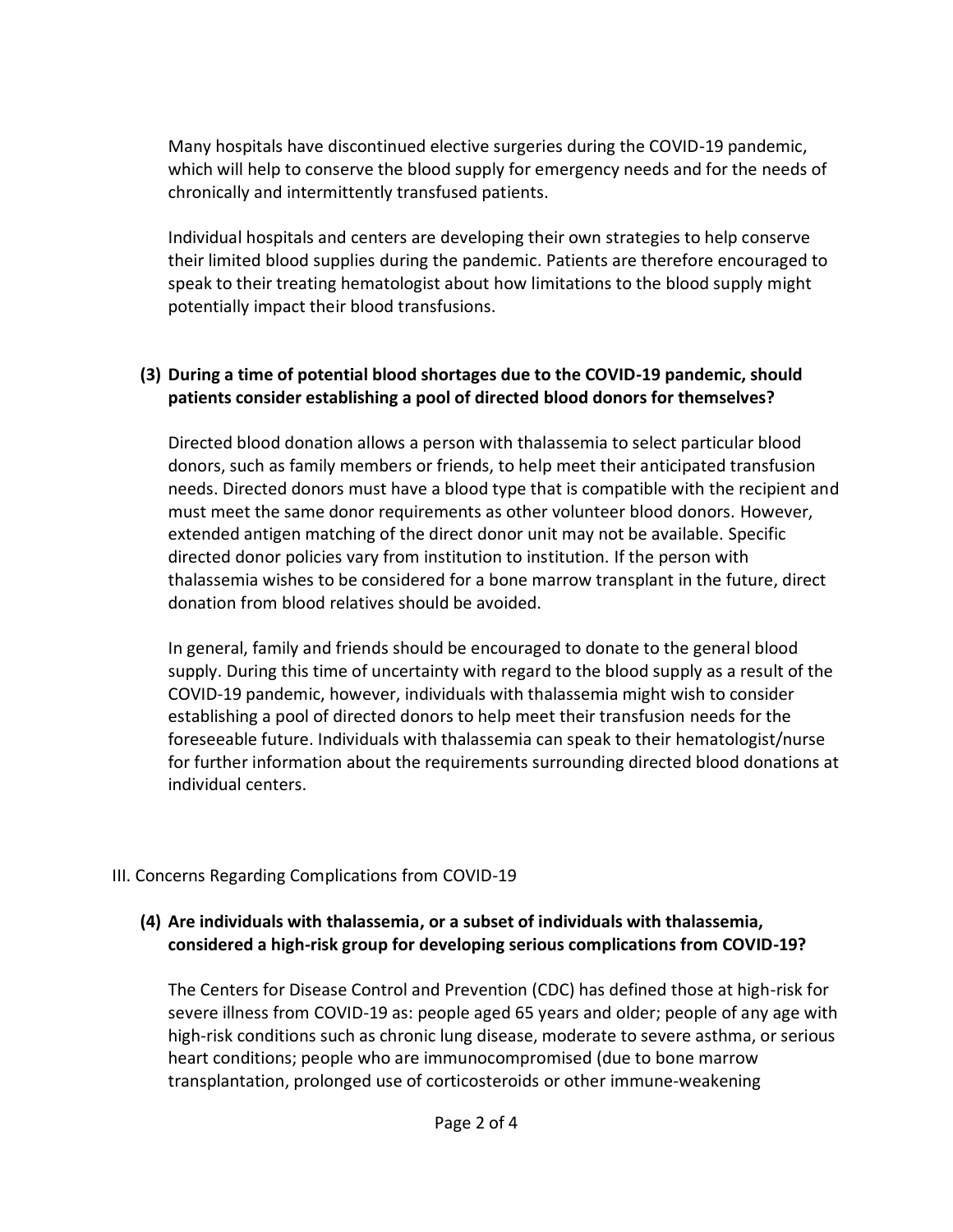medications, and immune deficiencies or poorly controlled HIV and AIDS); people with severe obesity (body mass index >40); and people with underlying health conditions such as diabetes, renal failure, or liver disease – especially if these are not wellcontrolled.

Individuals with thalassemia who have complications which involve the lungs, the heart, the liver, the immune system, or who suffer from diabetes, may therefore be at elevated risk for developing serious complications from COVID-19.

IV. What to do if an Individual with Thalassemia Tests Positive for the Novel Coronavirus

# **(5) What should a person with thalassemia do if they test positive for the novel Coronavirus?**

Any individuals with thalassemia who test positive for COVID-19 and who develop a fever should discontinue their chelation medicine and speak to their provider about when it is safe to restart chelation. This is true for all available chelators. Patients taking Ferriprox (deferiprone) with fever should also go promptly for blood counts, because of the small but important risk of neutropenia (low levels of neutrophils) with Ferriprox. Patients whose spleen has been removed must also be seen promptly for fever over 101.5 ˚F (38.5 ˚C) because of the higher risk of serious bacterial infection. In addition, patients who have a central venous line and fever should be evaluated promptly to ensure that there is not a bacterial line infection.

There is currently no treatment for COVID-19, although some drugs are currently being investigated for this. Individuals with thalassemia who think they may be infected and who have MILD symptoms should stay at home and call their healthcare provider for guidance. Patients can try to manage any MILD symptoms (such as cough or mild fever) with appropriate over-the-counter medications, remembering to halt chelation and to notify their provider as outlined above. People who have been infected with COVID-19 should notify their healthcare provider in advance of any visits, and should wear a facemask when visiting a healthcare provider's office.

Anyone suffering from SEVERE or WORSENING symptoms due to COVID-19 such as difficulty breathing or high fever should immediately call their doctor, an urgent care center, an emergency room, or 911, and follow the healthcare provider's instructions on what to do next. If you do leave your home to go to a care center, please wear a facemask so that you are less likely to infect others.